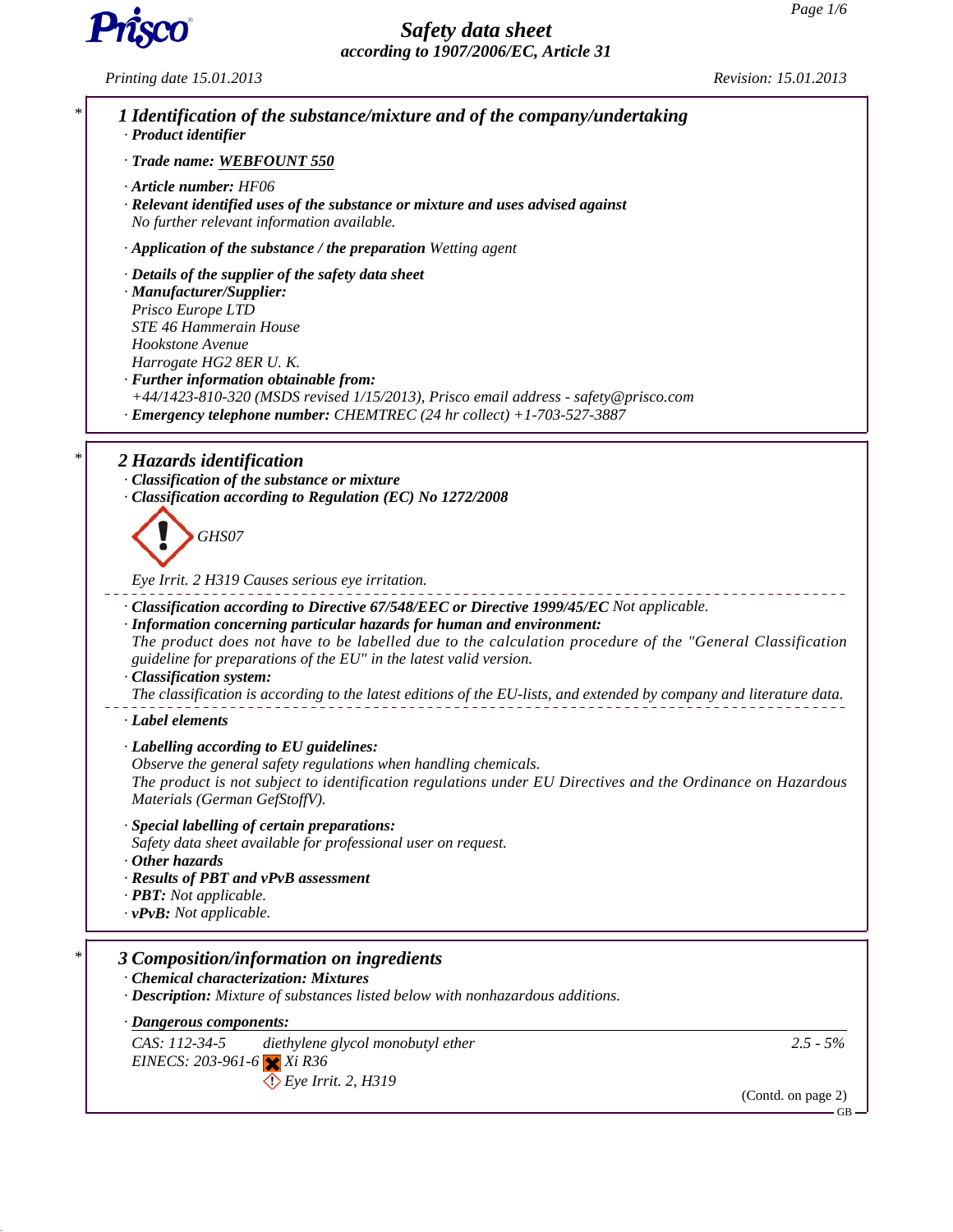*Printing date 15.01.2013 Revision: 15.01.2013*

*Trade name: WEBFOUNT 550*

|                                                                                                        |                                                                              | (Contd. of page 1) |  |  |  |  |
|--------------------------------------------------------------------------------------------------------|------------------------------------------------------------------------------|--------------------|--|--|--|--|
| CAS: 107-21-1                                                                                          | ethylene glycol                                                              | $2.5 - 5\%$        |  |  |  |  |
| EINECS: $203-473-3$ $\times$ Xn R22                                                                    |                                                                              |                    |  |  |  |  |
|                                                                                                        | $\langle \cdot \rangle$ Acute Tox. 4, H302                                   |                    |  |  |  |  |
| CAS: 10377-60-3                                                                                        | magnesium nitrate                                                            | $< 2.5\%$          |  |  |  |  |
|                                                                                                        | $X$ $Xi$ $R36/38$                                                            |                    |  |  |  |  |
|                                                                                                        | Skin Irrit. 2, H315; Eye Irrit. 2, H319                                      |                    |  |  |  |  |
| $CAS: 57-55-6$                                                                                         | <i>propylene glycol</i>                                                      | $< 2.5\%$          |  |  |  |  |
|                                                                                                        | EINECS: 200-338-0 $\times$ Xn R20/21/22; $\times$ Xi R36/37/38               |                    |  |  |  |  |
|                                                                                                        | Acute Tox. 4, H332; Skin Irrit. 2, H315; Eye Irrit. 2, H319; STOT SE 3, H335 |                    |  |  |  |  |
| CAS: 111-76-2                                                                                          | 2-butoxyethanol                                                              | $< 2.5\%$          |  |  |  |  |
|                                                                                                        | EINECS: 203-905-0 $\times$ Xn R20/21/22; $\times$ Xi R36/37/38               |                    |  |  |  |  |
|                                                                                                        | Acute Tox. 4, H302; Acute Tox. 4, H312; Acute Tox. 4, H332; Skin Irrit. 2,   |                    |  |  |  |  |
|                                                                                                        | H315; Eye Irrit. 2, H319                                                     |                    |  |  |  |  |
| $\cdot$ <b>Additional information:</b> For the wording of the listed risk phrases refer to section 16. |                                                                              |                    |  |  |  |  |
|                                                                                                        |                                                                              |                    |  |  |  |  |

# *\* 4 First aid measures*

- *· Description of first aid measures*
- *· General information: No special measures required.*
- *· After inhalation: Supply fresh air; consult doctor in case of complaints.*
- *· After skin contact: Generally the product does not irritate the skin.*
- *· After eye contact: Rinse opened eye for several minutes under running water.*
- *· After swallowing: If symptoms persist consult doctor.*
- *· Information for doctor:*
- *· Most important symptoms and effects, both acute and delayed No further relevant information available.*
- *· Indication of any immediate medical attention and special treatment needed*
- *No further relevant information available.*

# *5 Firefighting measures*

- *· Extinguishing media*
- *· Suitable extinguishing agents:*
- *CO2, powder or water spray. Fight larger fires with water spray or alcohol resistant foam.*
- *· Special hazards arising from the substance or mixture No further relevant information available.*
- *· Advice for firefighters*
- *· Protective equipment: No special measures required.*

# *\* 6 Accidental release measures*

- *· Personal precautions, protective equipment and emergency procedures Not required.*
- *· Environmental precautions:*
- *Dilute with plenty of water.*
- *Do not allow to enter sewers/ surface or ground water.*
- *· Methods and material for containment and cleaning up:*
- *Absorb with liquid-binding material (sand, diatomite, acid binders, universal binders, sawdust).*
- *· Reference to other sections*
- *No dangerous substances are released.*
- *See Section 7 for information on safe handling.*
- *See Section 8 for information on personal protection equipment.*
- *See Section 13 for disposal information.*

(Contd. on page 3)

GB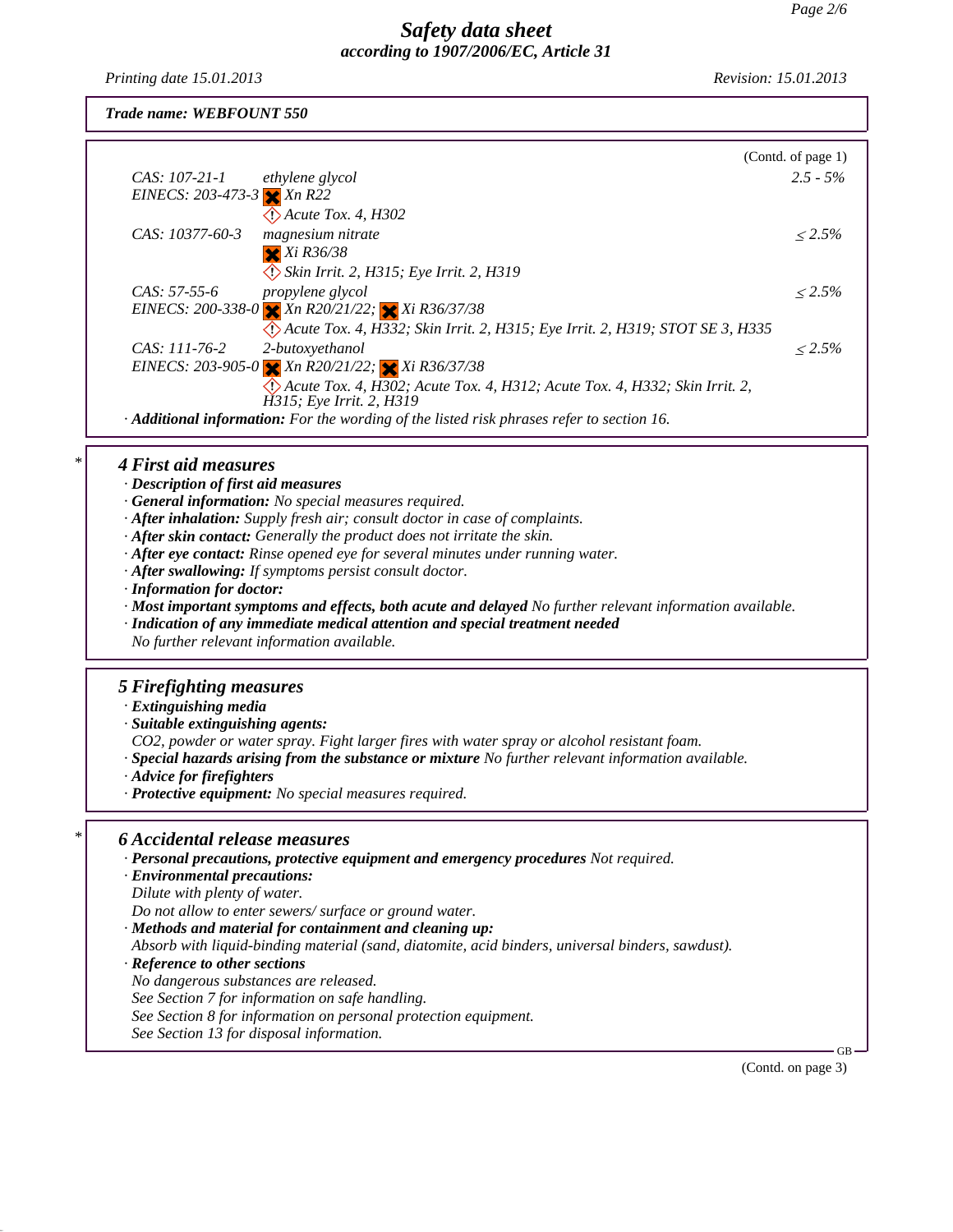*Printing date 15.01.2013 Revision: 15.01.2013*

#### *Trade name: WEBFOUNT 550*

(Contd. of page 2)

#### *7 Handling and storage*

*· Handling:*

## *· Precautions for safe handling*

*No special measures required.*

*Store in cool, dry place in tightly closed receptacles.*

*· Information about fire - and explosion protection: No special measures required.*

*· Conditions for safe storage, including any incompatibilities*

- *· Storage:*
- *· Requirements to be met by storerooms and receptacles: No special requirements.*
- *· Information about storage in one common storage facility: Not required.*
- *· Further information about storage conditions: None.*
- *· Specific end use(s) No further relevant information available.*

### *\* 8 Exposure controls/personal protection*

*· Additional information about design of technical facilities: No further data; see item 7.*

#### *· Control parameters*

*· Ingredients with limit values that require monitoring at the workplace:* 

#### *112-34-5 diethylene glycol monobutyl ether*

*WEL Short-term value: 101.2 mg/m³, 15 ppm Long-term value: 67.5 mg/m³, 10 ppm*

#### *107-21-1 ethylene glycol*

*WEL Short-term value: 104\*\* mg/m³, 40\*\* ppm Long-term value: 10\* 52\*\* mg/m³, 20\*\* ppm Sk \*particulate \*\*vapour*

### *57-55-6 propylene glycol*

*WEL Long-term value: 474\* 10\*\* mg/m³, 150\* ppm \*total vapour and particulates \*\*particulates*

#### *111-76-2 2-butoxyethanol*

*WEL Short-term value: 246 mg/m³, 50 ppm Long-term value: 123 mg/m³, 25 ppm Sk, BMGV*

#### *· Ingredients with biological limit values:*

#### *111-76-2 2-butoxyethanol*

*BMGV 240 mmol/mol creatinine Medium: urine Sampling time: post shift Parameter: butoxyacetic acid*

*· Additional information: The lists valid during the making were used as basis.*

#### *· Exposure controls*

#### *· Personal protective equipment:*

- *· General protective and hygienic measures:*
- *The usual precautionary measures are to be adhered to when handling chemicals.*
- *· Respiratory protection: Not required.*
- *· Protection of hands:*

*The glove material has to be impermeable and resistant to the product/ the substance/ the preparation. Due to missing tests no recommendation to the glove material can be given for the product/ the preparation/ the chemical mixture.*

*Selection of the glove material on consideration of the penetration times, rates of diffusion and the degradation*

(Contd. on page 4)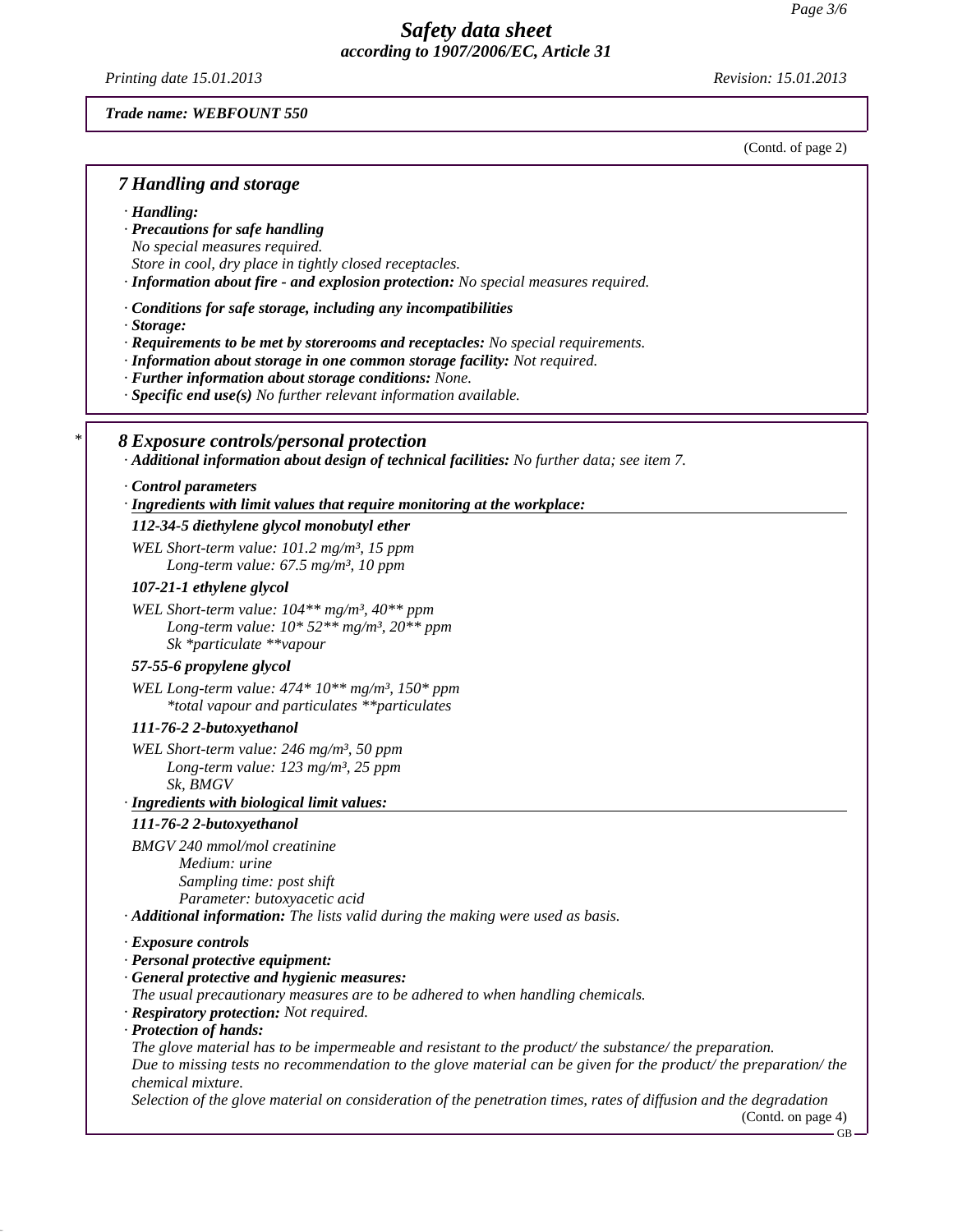*Printing date 15.01.2013 Revision: 15.01.2013*

(Contd. of page 3)

### *Trade name: WEBFOUNT 550*

#### *· Material of gloves*

*The selection of the suitable gloves does not only depend on the material, but also on further marks of quality and varies from manufacturer to manufacturer. As the product is a preparation of several substances, the resistance of the glove material can not be calculated in advance and has therefore to be checked prior to the application. · Penetration time of glove material*

*The exact break trough time has to be found out by the manufacturer of the protective gloves and has to be observed.*

*· Eye protection: Goggles recommended during refilling*

## *\* 9 Physical and chemical properties*

| · Information on basic physical and chemical properties    |                                               |    |
|------------------------------------------------------------|-----------------------------------------------|----|
| <b>General Information</b>                                 |                                               |    |
| $\cdot$ Appearance:                                        |                                               |    |
| <i>Form:</i>                                               | Fluid                                         |    |
| Colour:                                                    | Green                                         |    |
| $\cdot$ Odour:                                             | Characteristic                                |    |
| · Odour threshold:                                         | Not determined.                               |    |
| $\cdot$ pH-value at 20 $\textdegree$ C:                    | 3.27                                          |    |
| $\cdot$ Change in condition                                |                                               |    |
| <b>Melting point/Melting range:</b>                        | Undetermined.                                 |    |
| <b>Boiling point/Boiling range:</b>                        | 100 °C                                        |    |
| $\cdot$ Flash point:                                       | Not applicable.                               |    |
| · Flammability (solid, gaseous):                           | Not applicable.                               |    |
| · Ignition temperature:                                    | 225 $\degree$ C                               |    |
| · Decomposition temperature:                               | Not determined.                               |    |
| · Self-igniting:                                           | Product is not selfigniting.                  |    |
| · Danger of explosion:                                     | Product does not present an explosion hazard. |    |
| <b>Explosion limits:</b>                                   |                                               |    |
| Lower:                                                     | Not determined.                               |    |
| <b>Upper:</b>                                              | Not determined.                               |    |
| $\cdot$ Vapour pressure at 20 $\cdot$ C:                   | $23$ $hPa$                                    |    |
| $\cdot$ Density at 20 $\cdot$ C:                           | 1.042 $g/cm^3$                                |    |
| $\cdot$ Relative density                                   | Not determined.                               |    |
| · Vapour density                                           | Not determined.                               |    |
| $\cdot$ Evaporation rate                                   | Not determined.                               |    |
| · Solubility in / Miscibility with                         |                                               |    |
| water:                                                     | Soluble.                                      |    |
| · Partition coefficient (n-octanol/water): Not determined. |                                               |    |
| · Viscosity:                                               |                                               |    |
| Dynamic:                                                   | Not determined.                               |    |
| Kinematic:                                                 | Not determined.                               |    |
| $\cdot$ Other information                                  | No further relevant information available.    |    |
| $\cdot$ VOC                                                | 32.58 $g/l / 0.272$ lb/gl                     | GB |
|                                                            |                                               |    |

(Contd. on page 5)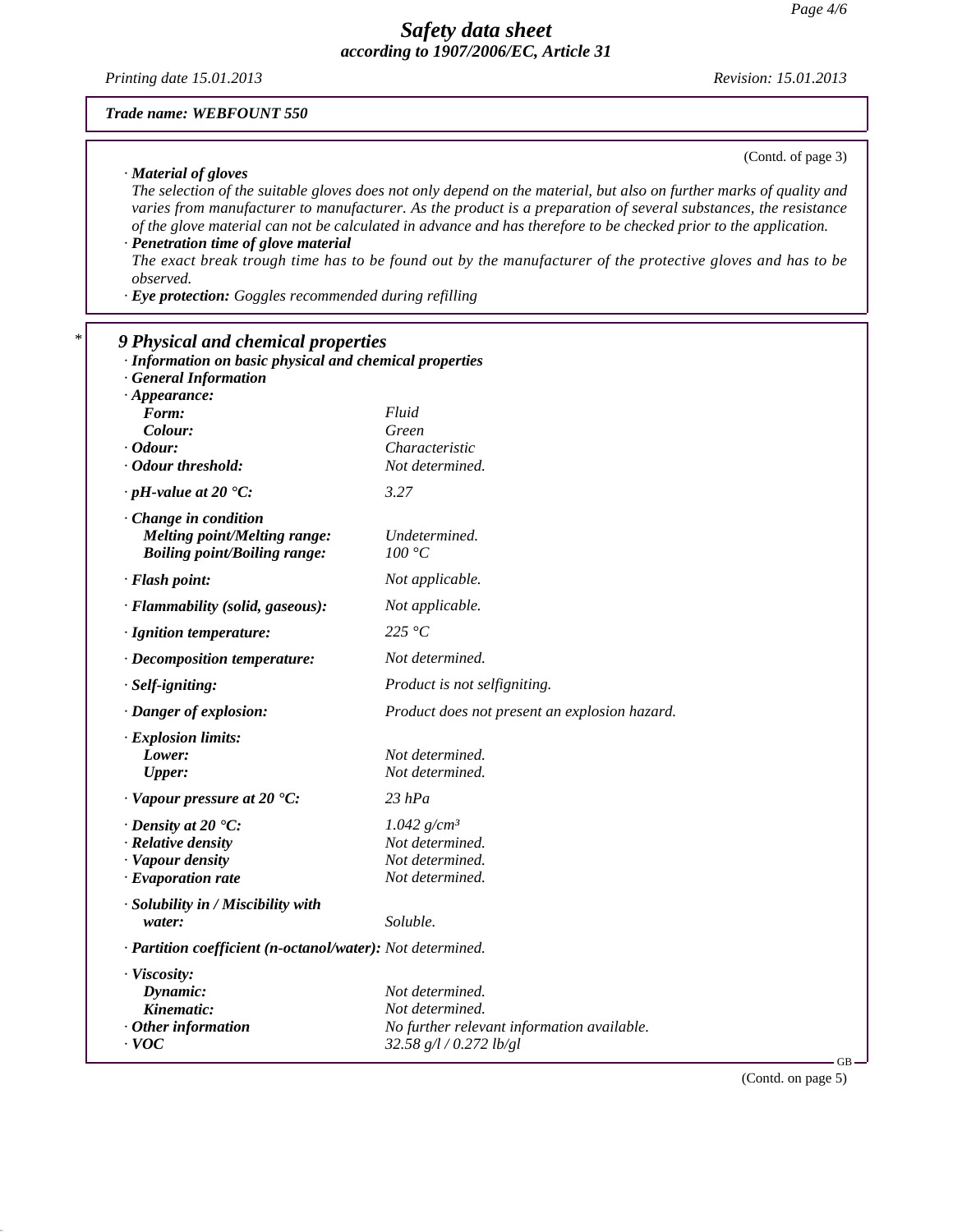*Printing date 15.01.2013 Revision: 15.01.2013*

### *Trade name: WEBFOUNT 550*

(Contd. of page 4)

# *\* 10 Stability and reactivity*

*· Reactivity*

- *· Chemical stability*
- *· Thermal decomposition / conditions to be avoided: No decomposition if used according to specifications.*
- *· Possibility of hazardous reactions No dangerous reactions known.*
- *· Conditions to avoid No further relevant information available.*
- *· Incompatible materials: No further relevant information available.*
- *· Hazardous decomposition products:*
- *Carbon monoxide and carbon dioxide*
- *Nitrogen oxides*

## *11 Toxicological information*

- *· Information on toxicological effects*
- *· Acute toxicity:*
- *· Primary irritant effect:*
- *· on the skin: No irritant effect.*
- *· on the eye: No irritating effect.*
- *· Sensitization: No sensitizing effects known.*
- *· Additional toxicological information:*

*The product is not subject to classification according to the calculation method of the General EU Classification Guidelines for Preparations as issued in the latest version.*

*When used and handled according to specifications, the product does not have any harmful effects to our experience and the information provided to us.*

## *\* 12 Ecological information*

- *· Toxicity*
- *· Aquatic toxicity: No further relevant information available.*
- *· Persistence and degradability No further relevant information available.*
- *· Behaviour in environmental systems:*
- *· Bioaccumulative potential No further relevant information available.*
- *· Mobility in soil No further relevant information available.*
- *· Additional ecological information:*
- *· General notes:*

*Water hazard class 1 (German Regulation) (Self-assessment): slightly hazardous for water*

*Do not allow undiluted product or large quantities of it to reach ground water, water course or sewage system.*

- *· Results of PBT and vPvB assessment*
- *· PBT: Not applicable.*
- *· vPvB: Not applicable.*
- *· Other adverse effects No further relevant information available.*

# *13 Disposal considerations*

- *· Waste treatment methods*
- *· Recommendation Smaller quantities can be disposed of with household waste.*

*· Uncleaned packaging:*

- *· Recommendation: Disposal must be made according to official regulations.*
- *· Recommended cleansing agents: Water, if necessary together with cleansing agents.*

## *\* 14 Transport information*

*· UN-Number*

*· ADR, ADN, IMDG, IATA Void*

(Contd. on page 6)